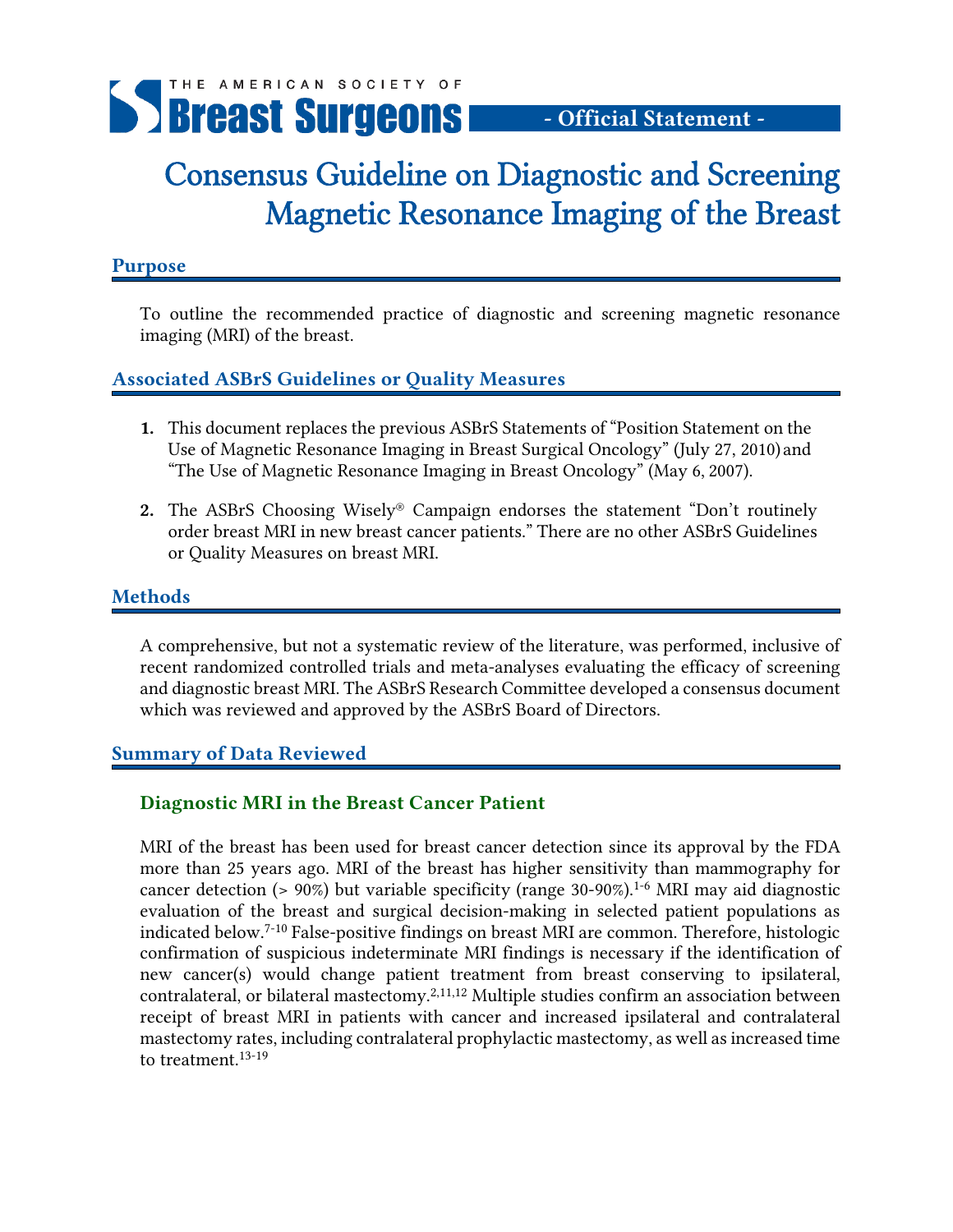MRI has been shown to increase identification of ipsilateral and contralateral malignancies. In 2008, a meta-analysis by Houssami et al reported on 2610 patients with breast cancer who underwent MRI.3 Additional disease was identified in 16% of patients (range 6% to 34%). The impact of these MRI findings was a change from wide-local excision to mastectomy in 8.1% of women (95% CI 5.9–11.3) and a larger local excision in 11.3% of women (95% CI 6.8–18.3). In 2012, a systematic review of the literature by Lehman reported 617 (13.7%) of 4500 women undergoing MRI with known breast cancer had additional ipsilateral breast cancer detected, and 151 (3.6%) of 4147 women had additional contralateral cancers detected by MRI.20 These MRI- detected findings impacted surgical decision-making. A separate meta-analysis by Brennan et al addressed the rate of MRI-detected contralateral breast cancer detection in women with presumed unilateral disease.<sup>4</sup> They reported on 22 studies including 3253 patients. MRI found a synchronous contralateral cancer in 4.1% of patients; 35% were DCIS, and 65% were invasive cancers.

The receipt of MRI in patients with breast cancer is an independent risk factor for the patient receiving mastectomy, even when adjusted for stage and tumor characteristics. In 2013, a meta- analysis by Houssami et al reviewed the outcomes after MRI in 3112 breast cancer patients captured from 7 comparative cohort studies and prospective randomized trials.19 A significant increase in both the initial and overall mastectomy rates was seen in the MRI group (16.4% and 25.5%, respectively) compared with the no-MRI group (8.1% and 18.2%, respectively), with a consistent increase in mastectomy rates after adjusting for age (initial mastectomy adjusted OR 3.06, 95% CI 2.03–4.62, p<.001; overall mastectomy adjusted OR 1.51, 95% CI 1.21–1.89, p<.001).

The accuracy of MRI to determine tumor size has been compared to conventional imaging in the neoadjuvant setting. The level of agreement between MRI and pathologic tumor size is better than clinical examination and mammography but similar to ultrasound by metaanalysis.21

The comparative effectiveness of breast MRI between patients who had a preoperative MRI and those patients who did not for the outcomes of re-excision rates, ipsilateral breast tumor recurrence (IBTR) and overall survival (OS) were reported in the Houssami meta-analysis (2013) above, and in two randomized trials.12,18,19 There is no convincing evidence that MRI reduces re- excision lumpectomy rates, local recurrence, or overall survival in patients with invasive breast cancer or ductal carcinoma in situ.<sup>22,23</sup>

The decision to use breast MRI as an adjunct to clinical examination, mammography, and ultrasound in newly diagnosed breast cancer patients should be made by the physician and patient after joint consideration of the benefits as well as the consequences of MRI, such as frequent false-positive findings of the breast, increased ipsilateral and contralateral mastectomy rates and increased time to treatment.2,4,7,11,17,24,25 The performance of MRI is associated with increased costs of care and may be associated with increased patient anxiety.7,12,26 Well-informed patients may have less distress when false-positive findings necessitate additional biopsies.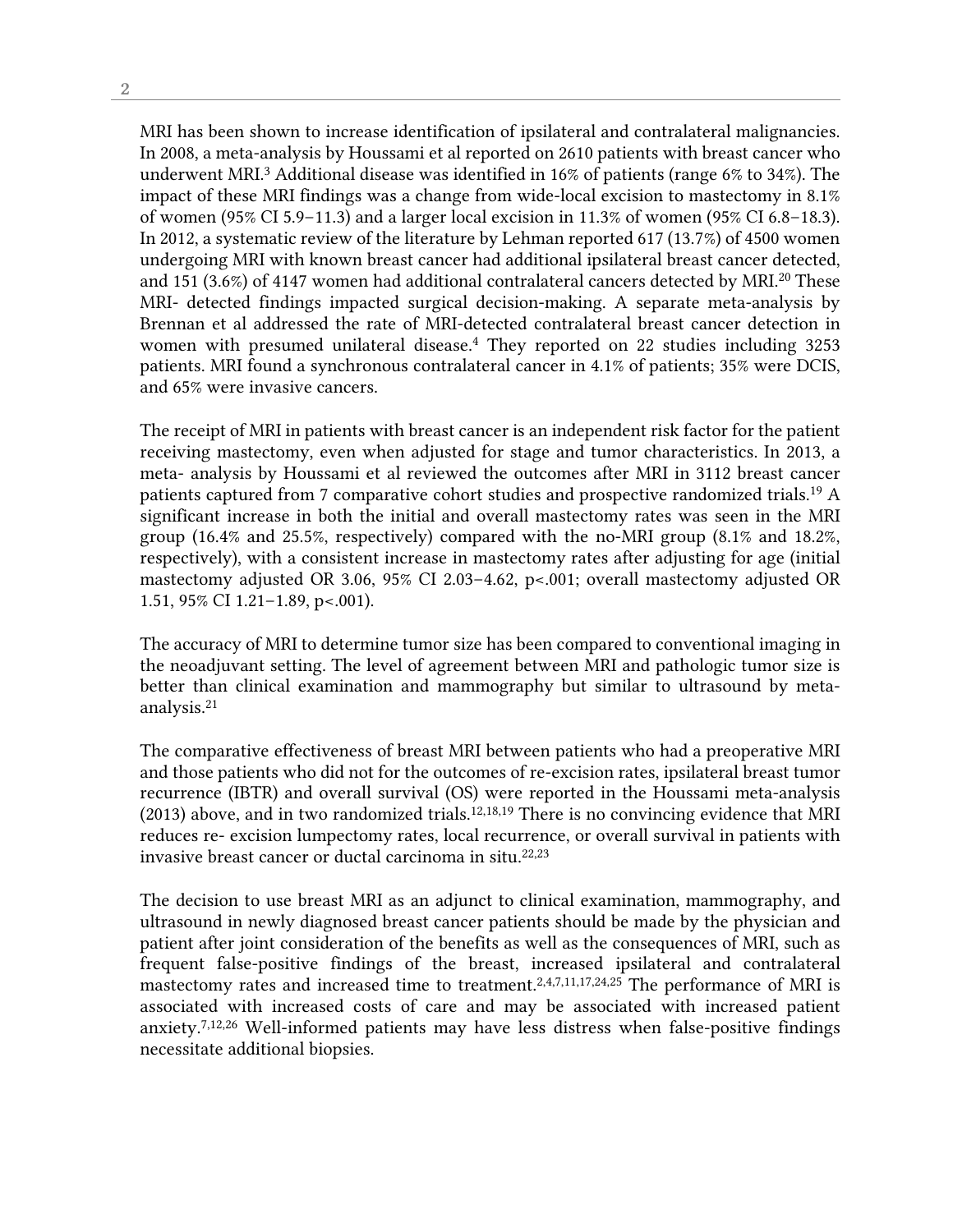#### Screening MRI in the High Risk Patient

In studies comparing the effectiveness of breast MRI to mammography for screening of highrisk women for breast cancer - including patients with BRCA mutations - MRI increased the cancer detection rate. In a 2015 pooled analysis of women at high risk for breast cancer, Phi et al reported that MRI and mammography increased screening sensitivity of cancer compared to mammography alone (94% vs  $38\%$ ; p < .001).<sup>27</sup> In a 2011 study limited to 1,275 BRCA-positive women undergoing screening, Warner et al compared the stage of breast cancer at diagnosis stratified by those screened with MRI and those who had conventional screening alone.<sup>28</sup> On multivariate analysis, the adjusted hazard ratio  $(HR)$  for the development of higher-stage (II to IV) breast cancer in the MRI cohort was 0.30 (95% CI 0.12– 0.72) compared to screening that did not include MRI.

King et al reported outcomes of 776 women with LCIS, with  $(n = 455)$  and without MRI screening (n = 321) after their diagnosis.<sup>29</sup> After a median follow-up period of 58 months, they were not able to demonstrate any statistical differences in the groups for cancer detection, nodal status, or tumor size. The women who underwent screening with MRI required more biopsies. In women with dense breasts identified on *screening* mammography, the U.S. Preventive Services Task Force's systematic review on *supplemental* MRI screening for cancer detection reported the following: sensitivity 75%-100%, specificity 78%-94%, PPV 3% to 33%, and recall rates 12-24%.30 Use of MRI detected 3.5 to 28.6 additional cancer cases per 1000 examinations (34% to 86% invasive). They concluded the benefits were "unclear."

#### Breast MRI Performance

Diagnostic breast MRI is not recommended until after clinical breast examination and conventional breast imaging are performed and interpreted unless being performed as part of a standard screening program.

Breast MRI requires a high field system (minimum 1.5 Tesla magnet), a dedicated breast surface coil (breast images taken in a body scanner are inadequate) and intravenous gadolinium (or other approved Breast MRI) contrast. "Open" MRI equipment, designed for claustrophobic patients, is not recommended. Breast MRI should be performed by a dedicated imaging team, including radiologists proficient in diagnostic mammography, ultrasound (US), MRI and MRI image- guided biopsy techniques.

Policies for pre-MRI identification of "claustrophobic" and "gadolinium risk" patients should be established. Breast MRI with gadolinium contrast should not be ordered in patients receiving renal dialysis for kidney failure and should be used only with caution and with adequate informed consent in patients with a GFR  $\lt 30$  mL/min/1.73m<sup>2</sup> due to the risk of nephrogenic systemic fibrosis. Administration of gadolinium contrast is discouraged during pregnancy, as safety of use has not been established. If contrast cannot be used, then breast MRI is not recommended in the screening or diagnostic setting.

Percutaneous MRI-guided biopsy capability is essential for centers performing breast MRI even though some MRI lesions confirmed on second look US are amenable to US-guided core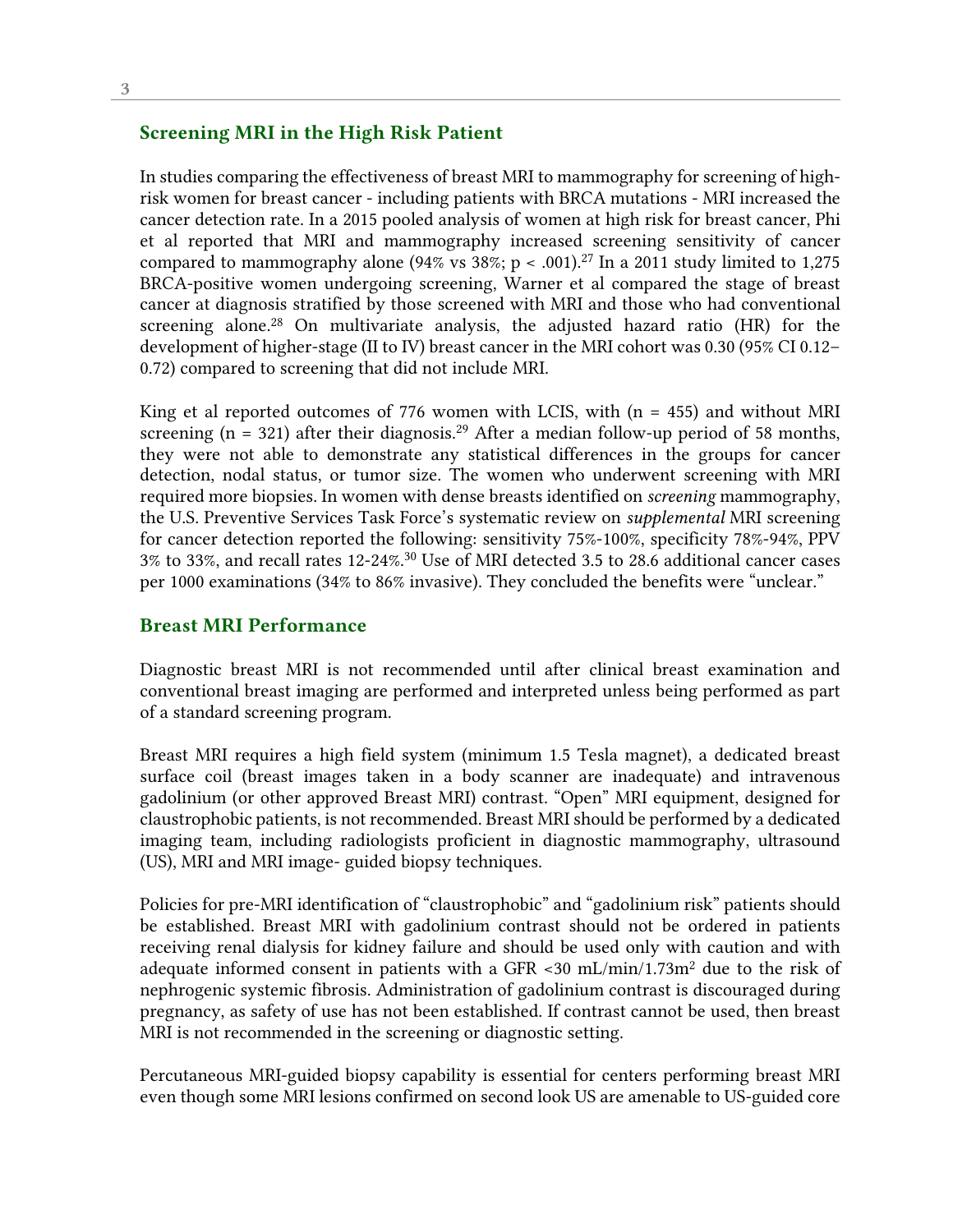biopsy. For indeterminate suspicious lesions of the breast identified on MRI that are not amenable to US or MRI guided biopsy, MRI- guided wire localization can be considered.<sup>31</sup>

Radiologic-pathologic correlation is essential for MRI detected indeterminate suspicious lesions diagnosed as histologically benign after minimally invasive breast biopsy (MIBB). The decision to schedule MRI follow-up must be individualized, taking into account the patient's clinical examination, mammography and ultrasound results, level of suspicion, and patient desire. If there is imaging-pathology discordance, then repeat MIBB or surgical excision should be considered.

## Patient-Centered Policies

Protocols to optimize patient-centered care should be considered. These include, but are not limited to providing the patient with assistance in MRI scheduling, billing pre-authorization, transparency of anticipated out-of-pocket charges, retrieval of breast imaging studies performed elsewhere, and identification of patients too obese for MRI. Patients should be informed that a contrast agent, such as gadolinium, may be used during the MRI scan to best identify areas of concern. Recent information has shown that when an individual receives gadolinium repeatedly it may collect in the brain. The importance of this information and how it impacts a patient's health is not known.<sup>32</sup> Gadolinium given during pregnancy could cause a still birth or the baby could have skin diseases later in their childhood. Women who are pregnant or could be pregnant should have a pregnancy test prior to a Breast MRI with Gadolinium.

#### Recommendations

- 1. The ASBrS does not recommend routine diagnostic MRI in newly diagnosed breast cancer patients except as part of a scientific study.
- 2. The ASBrS supports the use of MRI in the following situations:
	- a. To search for occult breast cancer in patients with Paget's disease of the nipple or in patients with axillary node metastasis when clinical examination and conventional breast imaging fail to detect a primary breast cancer. MRI identifies an ipsilateral cancer focus in 60-70% of patients who present with axillary nodal metastases and no cancer identified on clinical examination, mammography, or ultrasound.33-36
	- b. For determining the extent of cancer or presence of multi-focal or multi-centric tumor or the presence of contralateral cancer, in patients with a proven breast cancer *and* associated clinical or conventional indeterminate imaging findings suspicious for malignancy. This may include patients with invasive lobular carcinoma or extremely dense breast tissue (limiting mammographic sensitivity), or when there are significant discrepancies in the estimated tumor size as measured on clinical exam, mammogram, and ultrasound. The American College of Radiology Appropriateness Criteria and a recent meta-analysis by Houssami et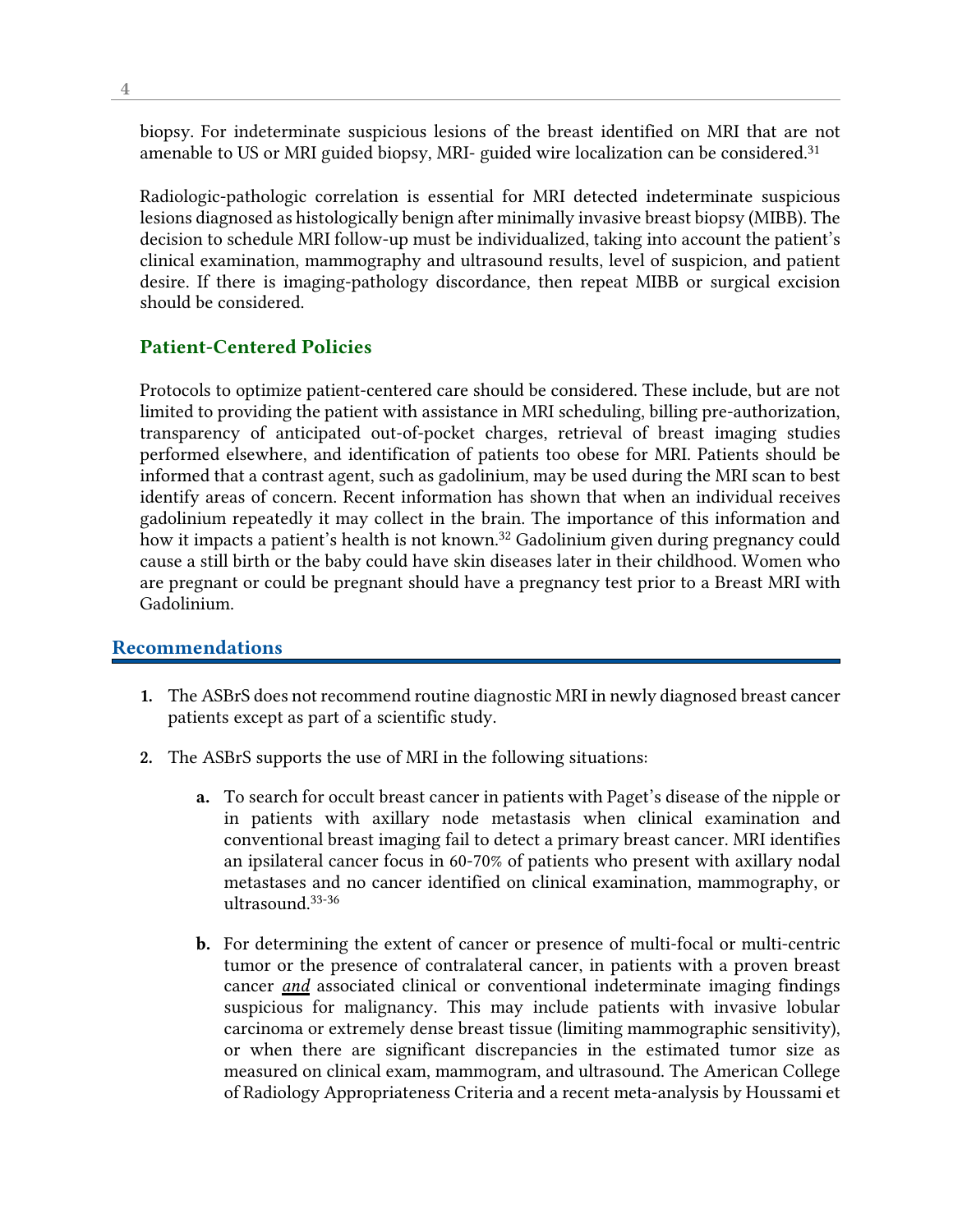al conclude there are no proven criteria for any patient sub-population that benefits the most from routine MRI based on specific patient, tumor, or mammographic characteristics.37-39

- c. To aid the assessment for eligibility and response to neoadjuvant endocrine therapy or chemotherapy before, during, or after treatment. MRI can help identify those patients who are candidates for breast conservation, and assist in determining the extent of resection<sup>40,41</sup>. After neoadjuvant chemotherapy (NAC), MRI has a sensitivity of 92% to detect residual disease and a specificity of 60% for pathologic complete response (pCR), based on a meta-analysis of 44 studies including 2050 patients reported by Marinovich et al in 2013.42 Compared to mammography, MRI was better in assessing response to NAC, but a negative MRI did not always exclude residual microscopic disease. In two updated metaanalyses (2016 and 2017) assessing pCR, Gu et al and Sheikhbahaei et al reported pooled sensitivities and specificities of 64%/88% and 92%/55% respectively. MRI is not mandatory in patients undergoing neoadjuvant systemic therapy.<sup>43,44</sup>
- d. For the further evaluation of suspicious clinical or imaging findings that remain indeterminate after complete mammographic and sonographic evaluations. If lesions meet the criteria for biopsy by clinical examination or conventional imaging, then it may be preferable to perform minimally invasive needle biopsy, targeted by mammogram or US, rather than obtain an MRI.
- e. For evaluation of suspected breast implant rupture, especially in patients with silicone implants, if the MRI findings will aid the decision-making for implant removal or aid the diagnostic evaluation of indeterminate clinical or conventional imaging findings in patients with implants. The MRI protocol for detection of silicone leak is different from the protocol for detection of breast cancer. Thus, it is important to clearly define the purpose of the breast MRI if the concern is a silicone leak.

#### MRI Screening of patients at high risk for breast cancer

- 1. The ASBrS recommends annual MRI screening in the following patients, compliant with NCCN Guidelines<sup>45-49</sup>:
	- a. Women age 25 or greater with a BRCA gene mutation (Hereditary breast and ovarian cancer syndrome; BRCA1 and BRCA2) and their untested first-degree relatives, unless the patient has limited life expectancy from age and comorbid conditions.
	- b. Women with other germline mutations known to predispose to a high risk of breast cancer: Li-Fraumeni (begin age 20-29), Cowden's disease (PTEN Hamartoma Tumor Syndrome-PT53) (begin age 30-35 or 5-10 years before earliest breast cancer in family), ATM (begin age 40), CDH1 (begin age 30), CHEK2 (begin age 40), NF1 (begin age 30), PALB2 (begin age 30), and STK11, unless the patient has limited life expectancy from age and comorbid conditions. This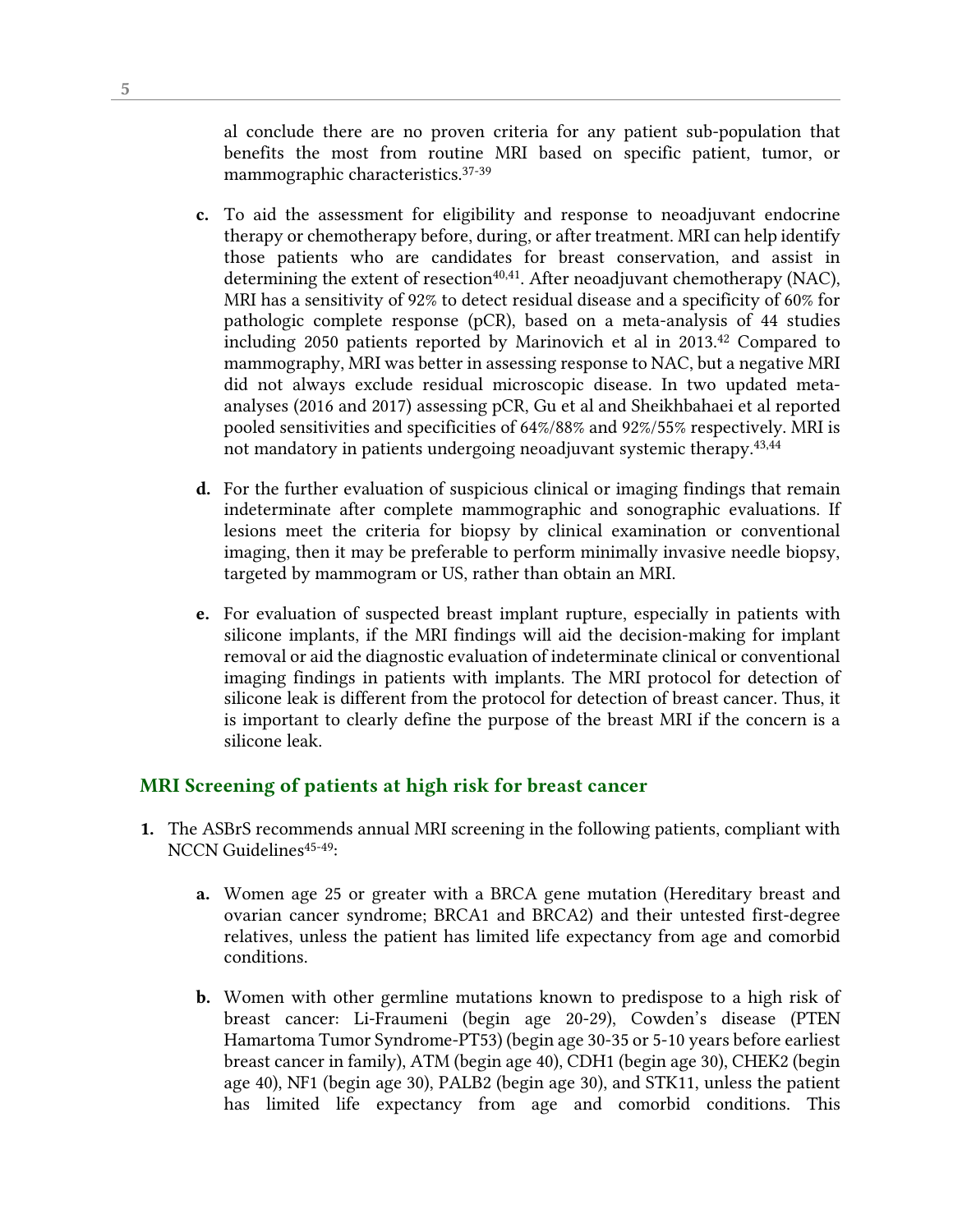recommendation is compliant with the NCCN Guidelines for consideration of screening MRI.

- c. Women with a history of chest irradiation, especially if they received mediastinal radiation for Hodgkins disease between the ages of 10-30.
- d. Women with a 20%-25% or greater estimated lifetime risk of breast cancer primarily based on mathematical models that are mostly based on family history such as the Claus, BRCAPRO, BOADICEA, and Tyrer-Cuzick models.
- 2. Screening MRI should be used in addition, not as an alternative, to screening mammography when indicated. The comparative effectiveness of scheduling annual screening MRI and mammography as synchronous versus 6-month metachronous examinations has not been determined.
- 3. Screening MRI is not recommended in patients with a genetic "variant of unknown significance" (VUS) without other indications for high risk screening.
- 4. Routine annual MRI is not indicated for screening of women with a prior history of breast cancer unless they have a known genetic or other significant risk factor placing them at high-risk for a new breast cancer as described above.

## MRI Appropriateness in Special Populations

- **1.** *Implants*: The ASBrS does not recommend routine MRI screening in asymptomatic patients with silicone or saline implants. The U.S. Food and Drug Administration (2006) recommended that all silicone breast implant recipients undergo serial MRI screening to detect implant rupture. However, a systematic review and meta-analysis by Song et al. identified methodologic biases in prior studies that assessed MRI accuracy in this setting, resulting in overestimation of MRI benefit.50 Therefore, the FDA recommendations should be interpreted with caution regarding routine screening of patients with silicone implants.
- **2.** *Nipple Discharge*: The NCCN specifies diagnostic MRI as an option to consider in patients with spontaneous unilateral nipple discharge who have normal conventional imaging studies and no palpable mass. However, the sensitivity and specificity of MRI to detect or exclude cancer in the setting of nipple discharge is not well described. We do not recommend its routine use. There is no consensus in the literature on specific subpopulations in which this care pathway is more effective or preferable to care without MRI.51
- **3.** *High-risk lesions*: NCCN Guidelines do not include a recommendation for breast MRI after a minimally invasive needle biopsy of the breast identifies LCIS, ADH or other lesions commonly referred to as "high risk." There is no consensus in the literature on the specific sub-populations in which this care pathway is more effective or preferable to care without MRI.52 The ASBrS recommends physician discretion regarding the use of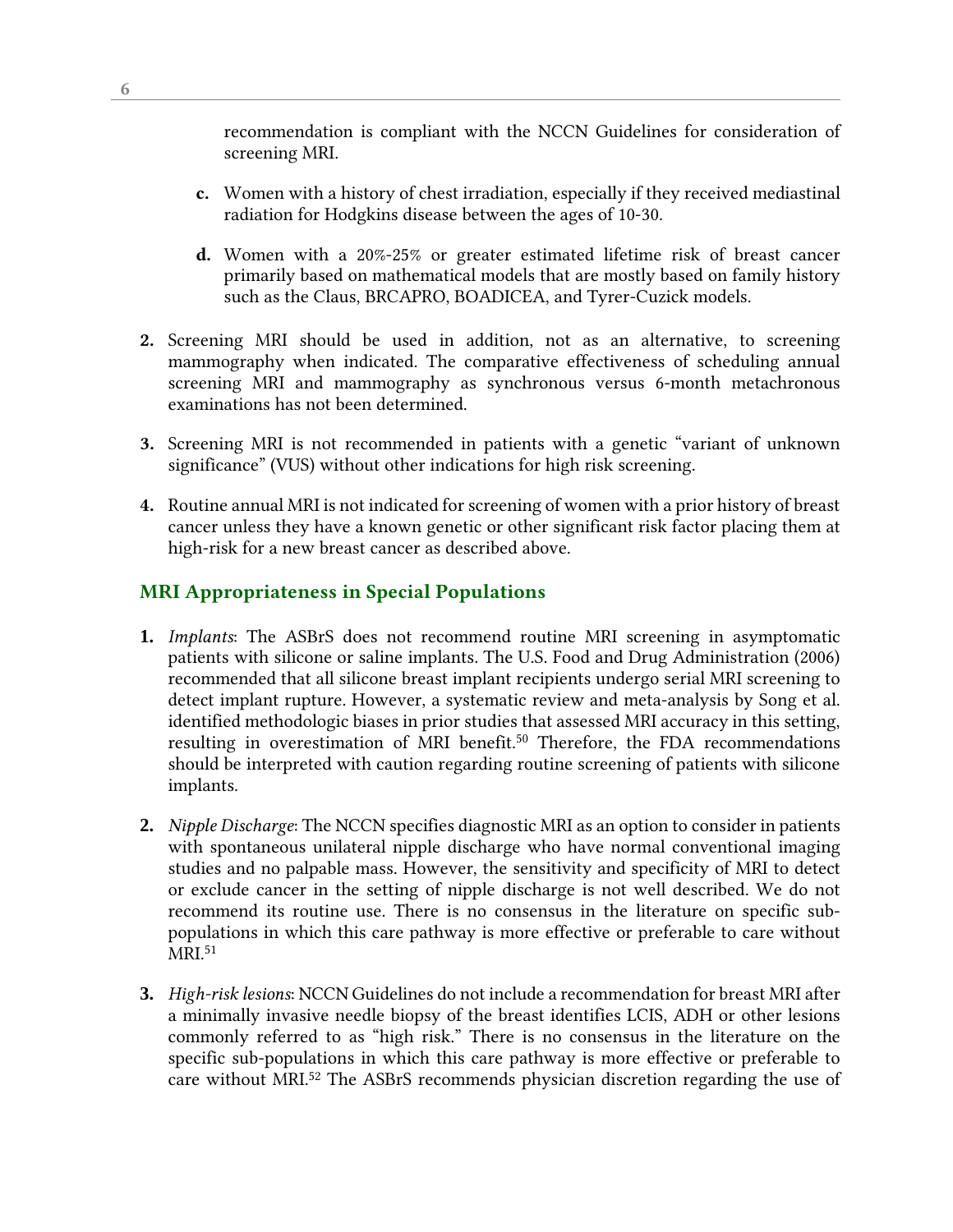MRI in patients with high risk lesions based on the patient's history and existing conventional imaging.

- **4.** *Breast pain*: NCCN Guidelines and the ASBrS do not recommend breast MRI for evaluation of breast pain.
- **5.** *Inflammatory skin changes*: NCCN Guidelines consider breast MRI as an option for patients presenting with suspicious skin changes consistent with inflammatory breast cancer, if conventional imaging and skin biopsies are first performed and are negative for malignancy.

# - References -

- 1. Sardanelli F, Podo F, Santoro F, et al. Multicenter surveillance of women at high genetic breast cancer risk using mammography, ultrasonography, and contrast-enhanced magnetic resonance imaging (the high breast cancer risk italian 1 study): final results. Invest Radiol. 2011;46(2):94-105.
- 2. Plana MN, Carreira C, Muriel A, et al. Magnetic resonance imaging in the preoperative assessment of patients with primary breast cancer: systematic review of diagnostic accuracy and meta-analysis. Eur Radiol. 2012;22(1):26-38.
- 3. Houssami N, Ciatto S, Macaskill P, et al. Accuracy and surgical impact of magnetic resonance imaging in breast cancer staging: systematic review and metaanalysis in detection of multifocal and multicentric cancer. J Clin Oncol. 2008;26(19):3248-3258.
- 4. Brennan ME, Houssami N, Lord S, et al. Magnetic resonance imaging screening of the contralateral breast in women with newly diagnosed breast cancer: systematic review and meta-analysis of incremental cancer detection and impact on surgical management. J Clin Oncol. 2009;27(33):5640-5649.
- 5. Morrow M, Waters J, Morris E. MRI for breast cancer screening, diagnosis, and treatment. *Lancet*. 2011;378(9805):1804-1811.
- 6. Saslow D, Boetes C, Burke W, et al. American Cancer Society guidelines for breast screening with MRI as an adjunct to mammography. CA Cancer J Clin. 2007;57(2):75- 89.
- 7. Parsyan A, Alqahtani A, Mesurolle B, Meterissian S. Impact of preoperative breast MRI on surgical decision making and clinical outcomes: a systematic review. World J Surg. 2013;37(9):2134-2139.
- 8. Sung JS, Li J, Da Costa G, et al. Preoperative breast MRI for early-stage breast cancer: effect on surgical and long-term outcomes. AJR Am J Roentgenol. 2014;202(6):1376- 1382.
- 9. Mann RM, Hoogeveen YL, Blickman JG, Boetes C. MRI compared to conventional diagnostic work-up in the detection and evaluation of invasive lobular carcinoma of the breast: a review of existing literature. Breast Cancer Res Treat. 2008;107(1):1-14.
- 10. Hwang N, Schiller DE, Crystal P, Maki E, McCready DR. Magnetic resonance imaging in the planning of initial lumpectomy for invasive breast carcinoma: its effect on ipsilateral breast tumor recurrence after breast-conservation therapy. Ann Surg Oncol. 2009;16(11):3000-3009.
- 11. Knuttel FM, Menezes GL, van den Bosch MA, Gilhuijs KG, Peters NH. Current clinical indications for magnetic resonance imaging of the breast. J Surg Oncol. 2014;110(1):26- 31.
- 12. Turnbull L, Brown S, Harvey I, et al. Comparative effectiveness of MRI in breast cancer (COMICE) trial: a randomised controlled trial. Lancet. 2010;375(9714):563-571.
- 13. Erdahl L, Boughey J, Hoskin T, Degnim A, Hieken T. Contralateral Prophylactic Mastectomy: Factors Predictive of Occult Malignancy or High-Risk Lesion and the Impact of MRI and Genetic Testing. Ann Surg Oncol. 2016;23(1):72-77.
- 14. Hawley ST, Jagsi R, Morrow M, et al. Social and Clinical Determinants of Contralateral Prophylactic Mastectomy. JAMA Surg. 2014;149(6):582-589.
- 15. King TA, Sakr R, Patil S, et al. Clinical management factors contribute to the decision for contralateral prophylactic mastectomy. J Clin Oncol. 2011;29(16):2158-2164.
- 16. Stucky CC, Gray RJ, Wasif N, Dueck AC, Pockaj BA. Increase in contralateral prophylactic mastectomy: echoes of a bygone era? Surgical trends for unilateral breast cancer. Ann Surg Oncol. 2010;17 Suppl 3:330-337.
- 17. Landercasper J, Linebarger JH, Ellis RL, et al. A quality review of the timeliness of breast cancer diagnosis and treatment in an integrated breast center. J Am Coll Surg. 2010;210(4):449-455.
- 18. Peters NH, van Esser S, van den Bosch MA, et al. Preoperative MRI and surgical management in patients with nonpalpable breast cancer: the MONET - randomised controlled trial. Eur J Cancer. 2011;47(6):879-886.
- 19. Houssami N, Turner R, Morrow M. Preoperative magnetic resonance imaging in breast cancer: metaanalysis of surgical outcomes. Ann Surg. 2013;257(2):249-255.

7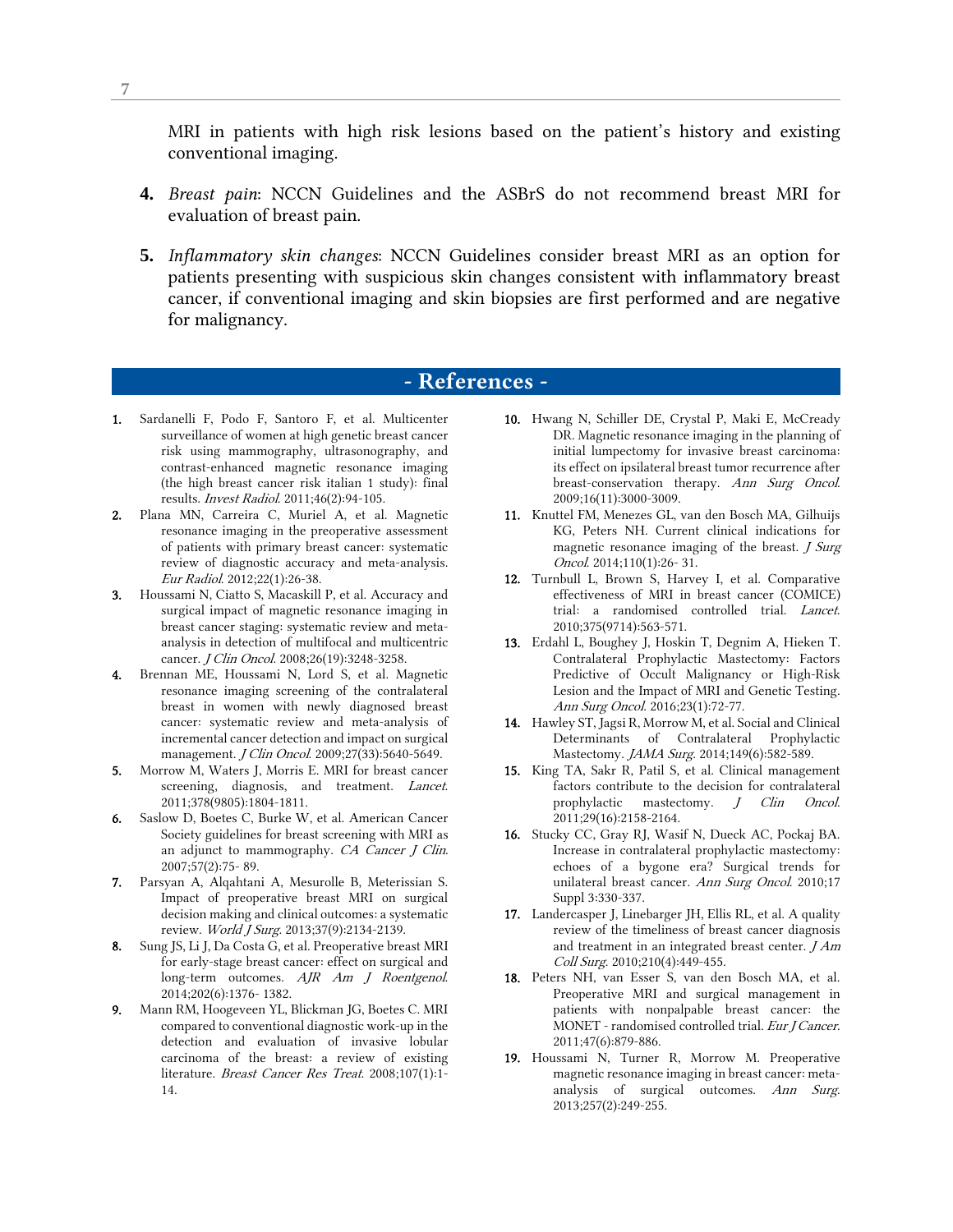- 20. Lehman CD. Clinical indications: what is the evidence? Eur J Radiol. 2012;81 Suppl 1:S82-84.
- 21. Marinovich ML, Macaskill P, Irwig L, et al. Metaanalysis of agreement between MRI and pathologic breast tumour size after neoadjuvant chemotherapy. Br J Cancer. 2013;109(6):1528-1536.
- 22. M P, C O, A E, et al. Perioperative breast MRI is not associated with lower locoregional recurrence rates in DCIS patients treated with or without radiation. Ann Surg Oncol. 2014;21(5):1552-1560.
- 23. Fancellu A, Turner RM, Dixon JM, Pinna A, Cottu P, Houssami N. Meta-analysis of the effect of preoperative breast MRI on the surgical management of ductal carcinoma in situ. Br  $J$  Surg. 2015;102(8):883-893.
- 24. Gonzalez V, Sandelin K, Karlsson A, et al. Preoperative MRI of the breast (POMB) influences primary treatment in breast cancer: a prospective, randomized, multicenter study. World  $J$  Surg. 2014;38(7):1685-1693.
- 25. Bleicher RJ, Ciocca RM, Egleston BL, et al. Association of routine pretreatment magnetic resonance imaging with time to surgery, mastectomy rate, and margin status. *J Am Coll Surg.* 2009;209(2):180-187; quiz 294-185.
- 26. Landercasper J, Bailey L, Berry TS, et al. Measures of Appropriateness and Value for Breast Surgeons and Their Patients: The American Society of Breast Surgeons Choosing Wisely (®) Initiative. Ann Surg Oncol. 2016;23(10):3112-3118.
- 27. Phi XA, Houssami N, Obdeijn IM, et al. Magnetic resonance imaging improves breast screening sensitivity in BRCA mutation carriers age  $\geq 50$ years: evidence from an individual patient data meta-analysis. J Clin Oncol. 2015;33(4):349-356.
- 28. Warner E, Hill K, Causer P, et al. Prospective study of breast cancer incidence in women with a BRCA1 or BRCA2 mutation under surveillance with and without magnetic resonance imaging. J Clin Oncol. 2011;29(13):1664-1669.
- 29. King TA, Muhsen S, Patil S, et al. Is there a role for routine screening MRI in women with LCIS? Breast Cancer Res Treat. 2013;142(2):445-453.
- 30. Melnikow J, Fenton JJ, Whitlock EP, et al. Supplemental Screening for Breast Cancer in Women With Dense Breasts: A Systematic Review for the U.S. Preventive Services Task Force. Ann Intern Med. 2016;164(4):268-278.
- 31. Chevrier MC, David J, Khoury ME, Lalonde L, Labelle M, Trop I. Breast Biopsies Under Magnetic Resonance Imaging Guidance: Challenges of an Essential but Imperfect Technique. Curr Probl Diagn Radiol. 2016;45(3):193-204.
- 32. Olchowy C, Cebulski K, Łasecki M, et al. The presence of the gadolinium-based contrast agent depositions in the brain and symptoms of gadolinium neurotoxicity - A systematic review. PLoS One. 2017;12(2):e0171704.
- 33. de Bresser J, de Vos B, van der Ent F, Hulsewé K. Breast MRI in clinically and mammographically occult breast cancer presenting with an axillary

metastasis: a systematic review. Eur J Surg Oncol. 2010;36(2):114-119.

- 34. Ko EY, Han BK, Shin JH, Kang SS. Breast MRI for evaluating patients with metastatic axillary lymph node and initially negative mammography and sonography. Korean J Radiol. 2007;8(5):382-389.
- 35. Olson JA, Morris EA, Van Zee KJ, Linehan DC, Borgen PI. Magnetic resonance imaging facilitates breast conservation for occult breast cancer. Ann Surg Oncol. 2000;7(6):411- 415.
- 36. Fayanju OM, Stoll CR, Fowler S, Colditz GA, Jeffe DB, Margenthaler JA. Geographic and temporal trends in the management of occult primary breast cancer: a systematic review and meta-analysis. Ann Surg Oncol. 2013;20(10):3308-3316.
- 37. Mainiero MB, Lourenco A, Mahoney MC, et al. ACR Appropriateness Criteria Breast Cancer Screening. J Am Coll Radiol. 2013;10(1):11-14.
- 38. Huynh PT, Lemeshko SV, Mahoney MC, et al. ACR Appropriateness Criteria® stage I breast carcinoma. J Am Coll Radiol. 2012;9(7):463-467.
- 39. Houssami N, Turner R, Macaskill P, et al. An individual person data meta-analysis of preoperative magnetic resonance imaging and breast cancer recurrence. J Clin Oncol. 2014;32(5):392-401.
- 40. De Los Santos JF, Cantor A, Amos KD, et al. Magnetic resonance imaging as a predictor of pathologic response in patients treated with neoadjuvant systemic treatment for operable breast cancer. Translational Breast Cancer Research Consortium trial 017. Cancer. 2013;119(10):1776-1783.
- 41. Jochelson MS, Lampen-Sachar K, Gibbons G, et al. Do MRI and mammography reliably identify candidates for breast conservation after neoadjuvant chemotherapy? Ann Surg Oncol. 2015;22(5):1490-1495.
- 42. Marinovich ML, Houssami N, Macaskill P, et al. Metaanalysis of magnetic resonance imaging in detecting residual breast cancer after neoadjuvant therapy. J Natl Cancer Inst. 2013;105(5):321-333.
- 43. Gu YL, Pan SM, Ren J, Yang ZX, Jiang GQ. Role of Magnetic Resonance Imaging in Detection of Pathologic Complete Remission in Breast Cancer Patients Treated With Neoadjuvant Chemotherapy: A Meta-analysis. Clin Breast Cancer. 2017.
- 44. Sheikhbahaei S, Trahan TJ, Xiao J, et al. FDG-PET/CT and MRI for Evaluation of Pathologic Response to Neoadjuvant Chemotherapy in Patients With Breast Cancer: A Meta-Analysis of Diagnostic Accuracy Studies. Oncologist. 2016;21(8):931-939.
- 45. National Comprehensive Cancer Network. Guidelines for Breast Cancer. Version 1.2017 http://www.NCCN.org.
- 46. National Comprehensive Cancer Network. Guidelines for Genetic/Familial High-Risk Assessment: Breast and Ovarian. Version 2.2017. 2017; http://www.NCCN.org.
- 47. National Comprehensive Cancer Network. Guidelines for BRCA-Related Breast and/or Ovarian Cancer Syndrome. Version 2.2017. 2017; http://www.NCCN.org.